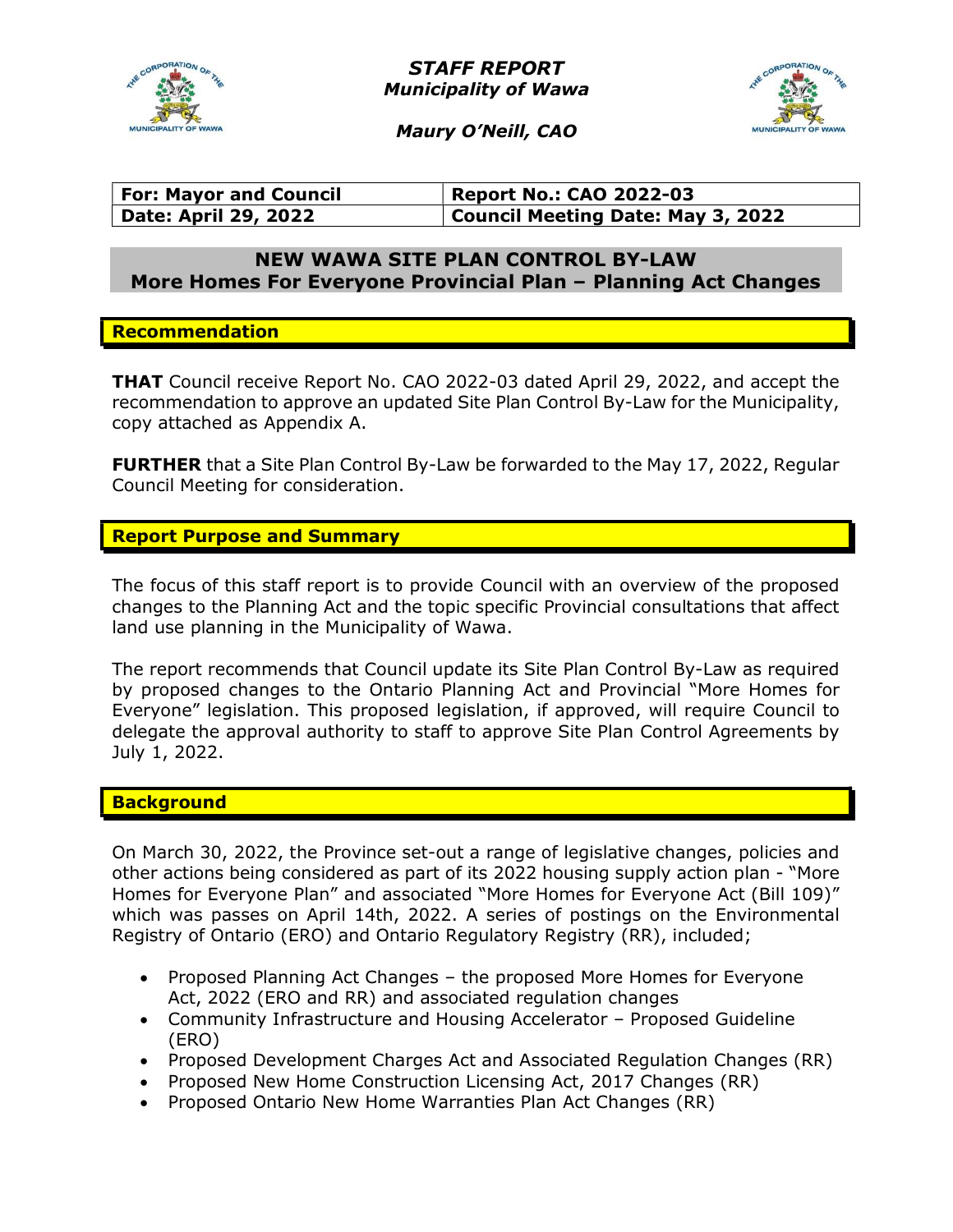# Proposed Provincial Planning Act Amendments

Schedule 5 of the Bill proposes amendments to the Planning Act. The proposed amendments, if passed, would include items such as:

- i) Building homes faster by expediting approvals including making changes to zoning:
	- Require municipalities to partially refund planning application fees to applicants who do not receive a decision on their zoning by-law amendment applications within 90 days (or 120 days if submitted concurrently with an official plan amendment application) and on a graduated basis thereafter for applications made on or after January 1, 2023, and
	- Establish a new Community Infrastructure and Housing Accelerator (CIHA) tool for municipal requests to expedite zoning.
- ii) Streamlining development approvals processes and facilitate faster decisions by:
	- Requiring decisions on site plan applications to be delegated to staff for applications made on or after July 1, 2022
	- Extending site plan application review from 30 to 60 days
	- Establishing regulation-making authority to prescribe complete application requirements for site plan applications
	- Requiring municipalities to partially refund site plan application fees to applicants who do not receive a decision within the 60-day timeframe and on a graduated basis for applications made after Jan. 1, 2023
	- Establishing regulation-making authority to prescribe what cannot be required as a condition of subdivision approval
	- Establishing a one-time discretionary authority to reinstate draft plans of subdivision that have lapsed within the past five years, subject to consumer protection provisions.

# iii) Other proposed changes include:

- Establishing regulation-making authority to require public reporting on development applications/approvals.
- Requiring municipalities with a community benefits charge (CBC) by-law to complete a review once every five years after the by-law is passed, and every five years thereafter.
- Providing the Minister with new discretionary authorities when making decisions to refer all or part(s) of an official plan matter to the Ontario Land Tribunal for a recommendation.

Changes to the Ontario Planning Act already approved by legislation include:

- reduced planning timelines
- limited appeals for certain matters
- enabled the Minister of Municipal Affairs and Housing to require the use of the community planning permit system, and
- broadened the Ontario Land Tribunal's jurisdiction over major land use planning matters.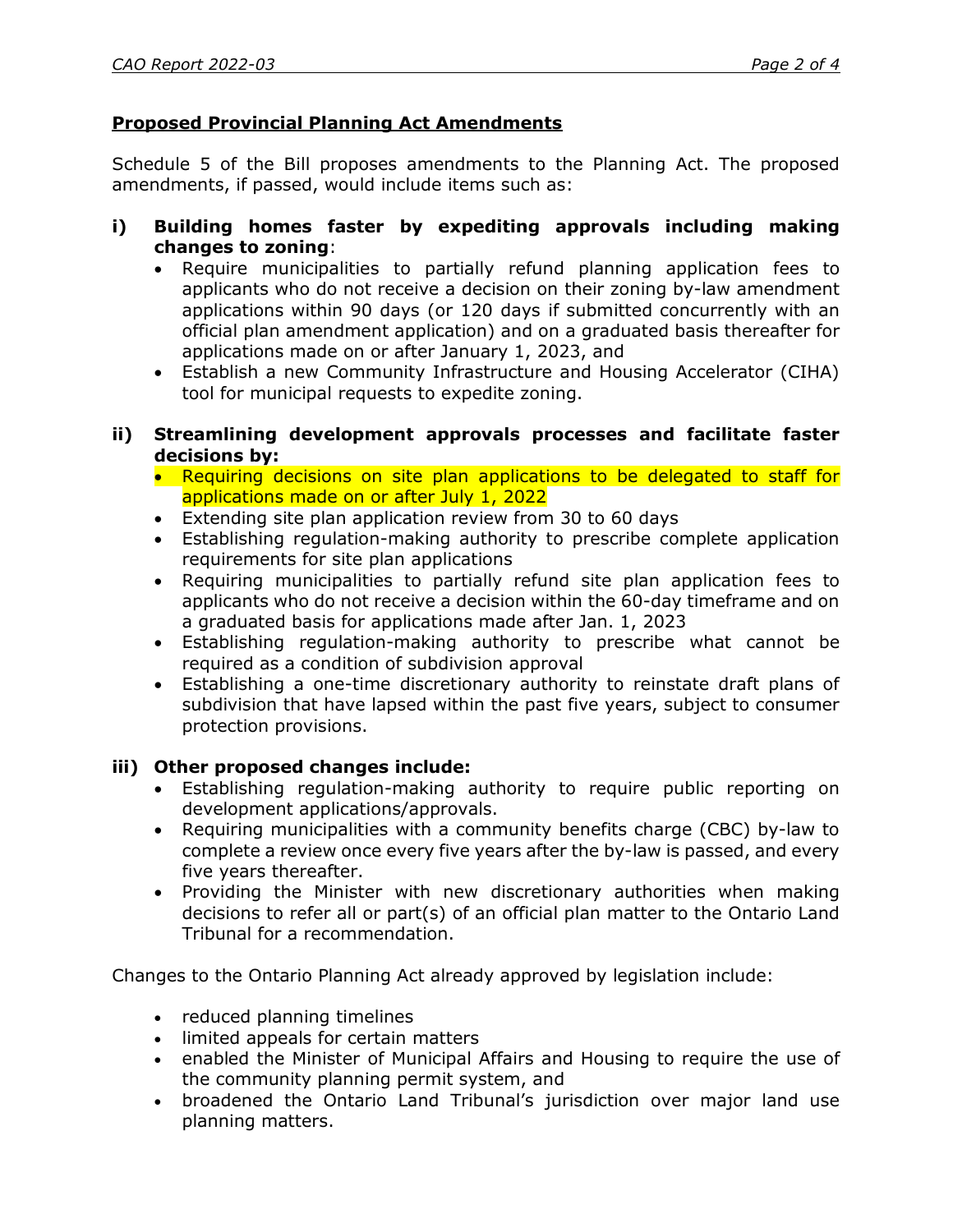The proposed legislation with more detail on all the proposed reforms and can be viewed at: https://www.ontario.ca/page/more-homes-more-choice-ontarioshousing-supply-action-plan Public consultation on several housing related topics posted to the ERO include:

- Unique Housing Needs for Rural and Northern Ontario municipalities
- Opportunities to Increase Missing Middle Housing and Gentle Density That Supports Multigenerational Housing
- Access to Financing for Not-for-Profit Housing Developers.

# 1. Proposed Changes to the Planning Act

The key changes to the Planning Act being proposed through Bill 109, the More Homes for Everyone Act (Schedule 5) include:

# a) Refund of Zoning and Site Plan Application Fees

Municipalities will be required to partially refund application fees to applicants who do not receive a decision on their zoning by-law amendment or site plan applications within the statutory time frame following the submission of a 'complete application' and on a graduated basis thereafter. This would apply to applications made on or after January 1st, 2023;

| <b>Type of Application</b>                                           | <b>Time to make</b><br>decision (with<br>no refund) | When 50% of<br>fees refunded                       | When 75% of<br>fees refunded                            | <b>When 100% of</b><br>fees refunded         |
|----------------------------------------------------------------------|-----------------------------------------------------|----------------------------------------------------|---------------------------------------------------------|----------------------------------------------|
| Zoning By-Law<br>Amendment with<br><b>Official Plan</b><br>Amendment | 120 days                                            | No Council<br>decision by day<br>$121 - 180$       | No Council<br>decision by day<br>181-240                | No Council<br>decision by day<br>$241+$      |
| Zoning By-law<br><b>Amendment Only</b>                               | 90 days                                             | No Council<br>decision by day<br>$91 - 150$        | No Council<br>decision by day<br>151-210                | No Council<br>decision by day<br>$211+$      |
| Site Plan Application                                                | 60 days                                             | <b>Application not</b><br>approved by day<br>61-90 | <b>Application not</b><br>approved by day<br>$91 - 120$ | Application not<br>approved y day<br>$121 +$ |

# b) Community Infrastructure and Housing Accelerator (CIHA) Tool

The CIHA is a proposed new planning tool that municipalities can request that the Province implement on a site-specific basis to expedite zoning approvals for proposed development outside of the Greenbelt area. Section 34.1 (25) of the Planning Act would require the Minister to establish guidelines governing how CIHA orders may be made. A proposed draft of these guidelines has been released for consultation which sets out where the CIHA tool cannot be used, how municipalities may request through a formal council resolution to request a Minister's Order and the Minister will consider making a CIHA order upon such a request where the Minister believes it is in the public interest to do so.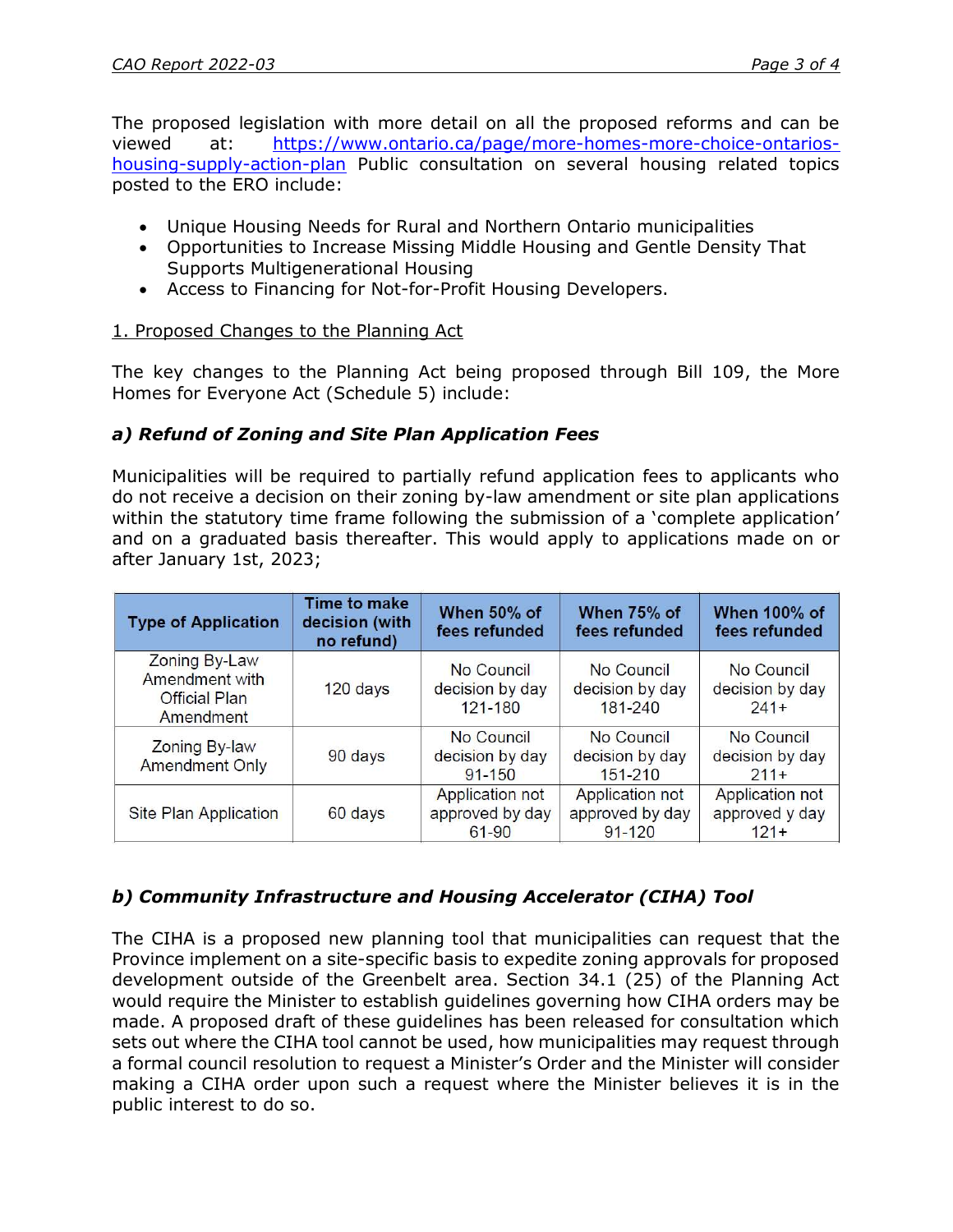A CIHA Order may be made to expedite the following types of developments:

- Community infrastructure that is subject to Planning Act approval, including land, buildings and structures that support health, long-term care, education, recreation, socio-cultural activities and security and safety;
- Any type of housing development;
- Buildings that would facilitate employment and economic development; and
- Mixed use developments.

# c) Site Plan Approvals

The following changes to the site plan approval process are being proposed:

- Require decisions on site plan applications to be delegated to staff for applications made on or after July 1st, 2022;
- Extend the permitted site plan review period from 30 to 60 days;
- Establish regulation-making authority to prescribe complete application requirements for site plan (with recourse if the application has not been deemed complete within 30 days of having been received by the municipality).

# d) Other Proposed Changes

There are several other proposed changes to the Planning Act which include changes to Regulation (O. Reg. 509/20) which require municipalities to report on how the municipal need for parks, set out within their parks plans, is being addressed through parkland dedication levies.

#### Proposed Municipal Site Plan Control By-Law

The Site Plan Control By-law of the Municipality is outdated, passed in 1991 based on the Planning Act of 1983. It needs to be updated to be in alignment with the Wawa Official Plan, current Planning Act and associated regulations and assign the delegation of authority of approvals to staff. Attached as Appendix A is the recommended draft and updated Site Plan Control By-law.

# **Conclusion**

The various legislative and policy changes and other actions being proposed by the Province to address Ontario's housing affordability and supply challenges may have a significant impact on the current land use planning tools used in Wawa. Staff will ensure that Council is kept apprised and continue to monitor the impact of the changes approved. A new Site Plan Control By-Law is recommended to be adopted by Council at the next Regular Meeting after review.

Submitted By:

Many Meil

 Maury O'Neill CAO-Treasurer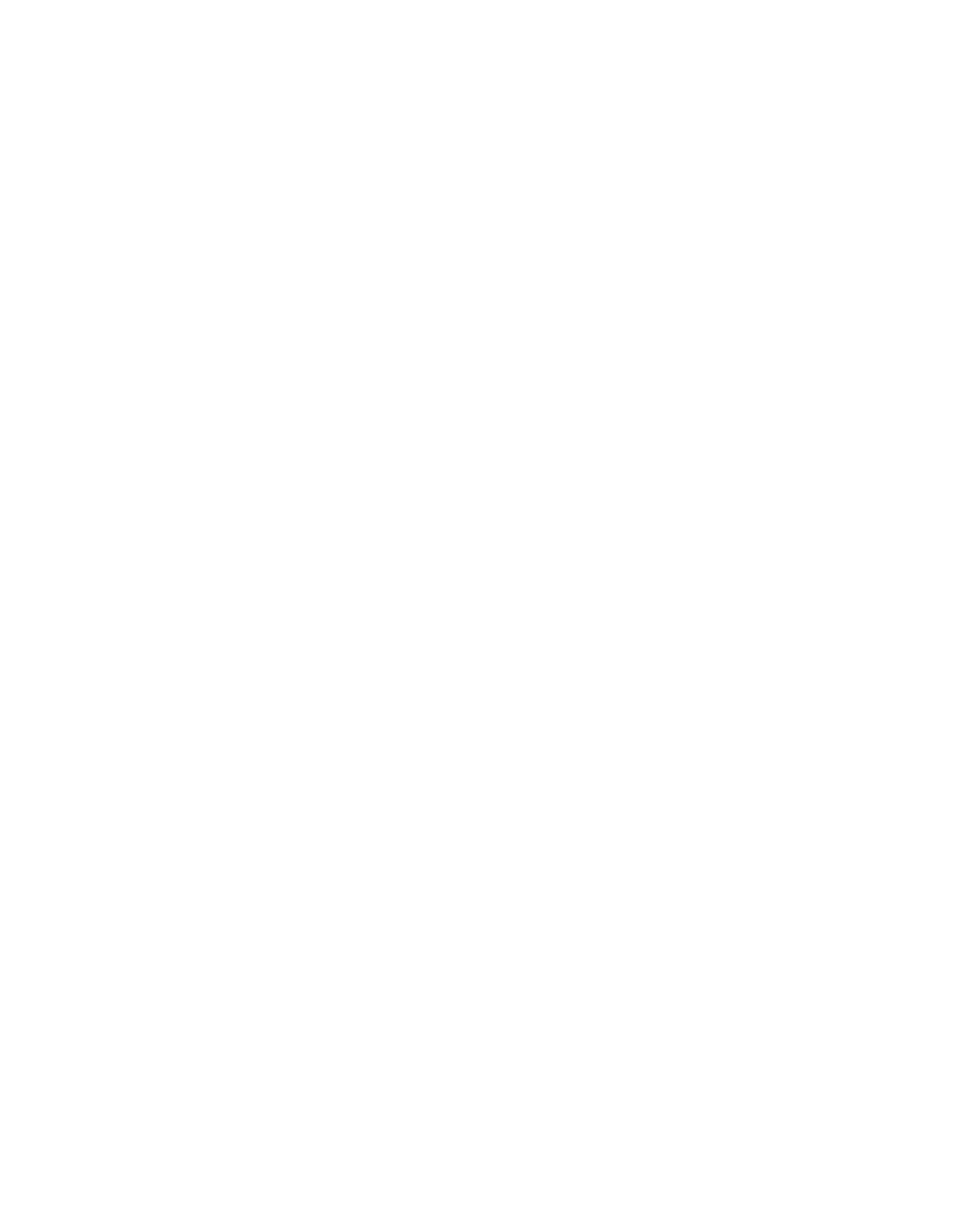#### DEVELOPMENT AGREEMENT

- 13. The owner of any land designated under this By-law may be required, as a condition of any development, to enter into one or more agreements to ensure that the development proceeds with the plans or drawings approved by the Municipality. The agreement may include all applicable elements as set out in the Planning Act, including any subsequent amendments to the Planning Act. Applicable elements may include, but are not to be limited to the following:
	- i. Plans showing the location of all buildings and structures to be erected and showing the location of all facilities and works to be provided in conjunction therewith and of all facilities and works required under subsection 41 (7) (a) of the Planning Act, including but are not limited to facilities designed to have regard for accessibility for persons with disabilities.
	- ii. Drawings showing plan, elevation and cross- section views for each building to be erected, except a building to be used for residential purposes containing less than five dwelling units, which drawings are sufficient to display:
		- a) The massing and conceptual design of the proposed building;
		- b) The relationship of the proposed building to adjacent buildings, streets, and exterior areas to which members of the public have access;
		- c) The provision of interior walkways, stairs, elevators and escalators to which members of the public have access from streets, open spaces and interior walkways in adjacent buildings;
		- d) Matters relating to exterior design, including without limitation the character, scale, appearance and design features of buildings, and their sustainable design, but only to the extent that it is a matter of exterior design;
		- e) The sustainable design elements on any adjoining street or highway under a municipality' s jurisdiction (connecting link), including without limitation trees, shrubs, hedges, plantings or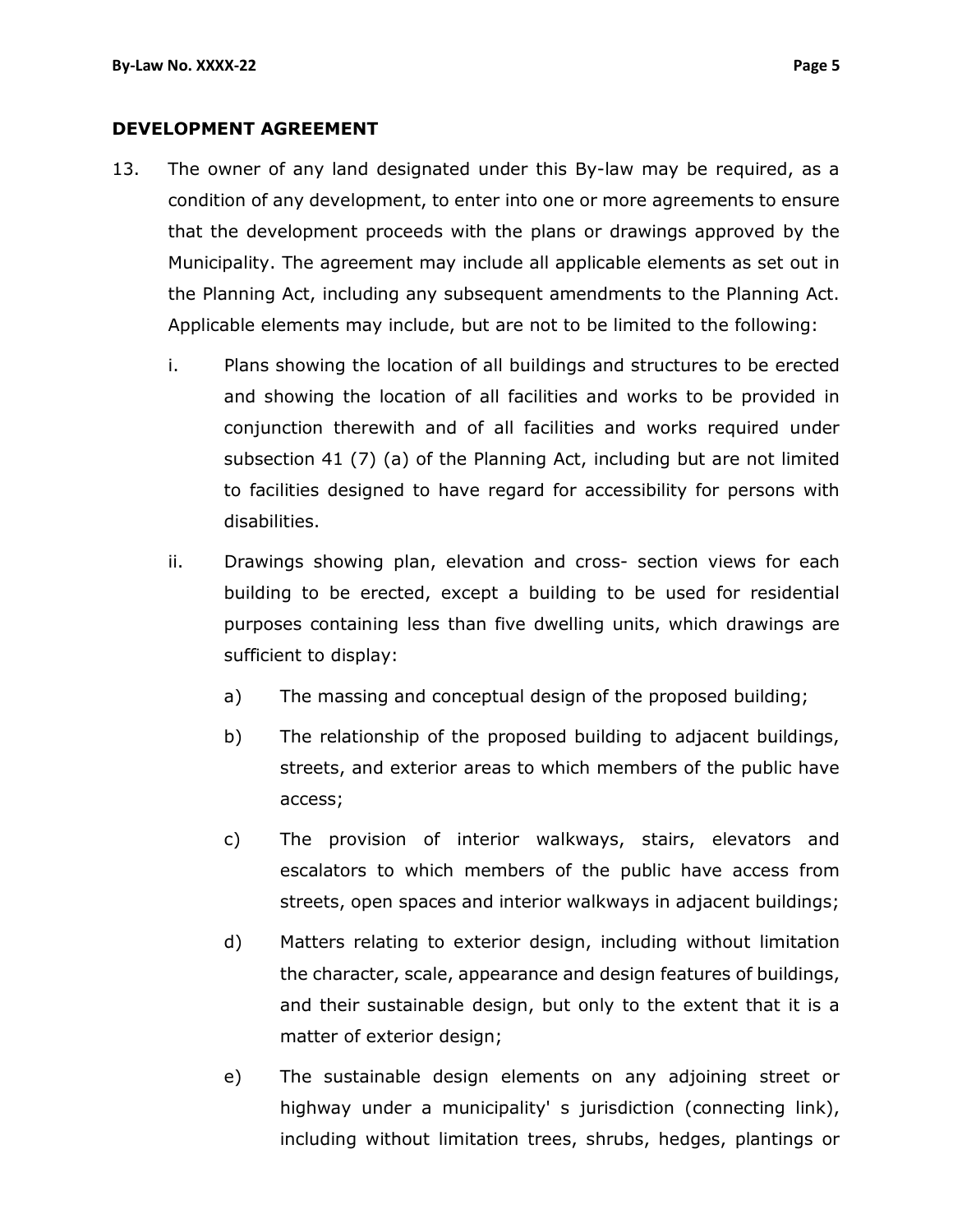other ground cover, permeable paving materials, street furniture, curb ramps, waste and recycling containers and bicycle parking facilities;

- f) Facilities designed to have regard for accessibility for persons with disabilities.
- g) Any other matter designated under the Planning Act, as amended, or the Municipality's Official Plan or approved Municipal By-law.
- iii. Registration of Development and Site Plan Agreements

Development agreements and amendments to existing development agreements may be registered on title against the lands as per Section 41(10) of the Planning Act, as required by the Municipality. The cost of the registration shall be borne by the person or company undertaking the development or their affiliate. All matters as noted in the development agreement must be addressed prior to registering an agreement on title.

#### MINING DEVELOPMENTS

14. The site plan control agreement for mining developments applicable under this By-law shall include matters to ensure development of the site in a manner that is compatible with surrounding land uses and to ensure that all depleted extractive sites be returned to a condition suitable for an acceptable and productive land use and compatible with adjacent land uses.

# MAJOR CORRIDOR DEVELOPMENTS

15. Development along the Municipality's main corridors, including but not limited to Highway 101 (Mission Road) and Highway 17, requiring a site plan control agreement shall be required to include detailed elements focusing on providing and maintaining landscaping that supports the Municipality' s goal of beautifying and strengthening its gateways and corridors.

#### LETTER OF CREDIT

16. As part of the site plan control application and prior to the issuance of a building permit for the development, the applicant may be required to deposit a performance guarantee with the Municipality. This guarantee may be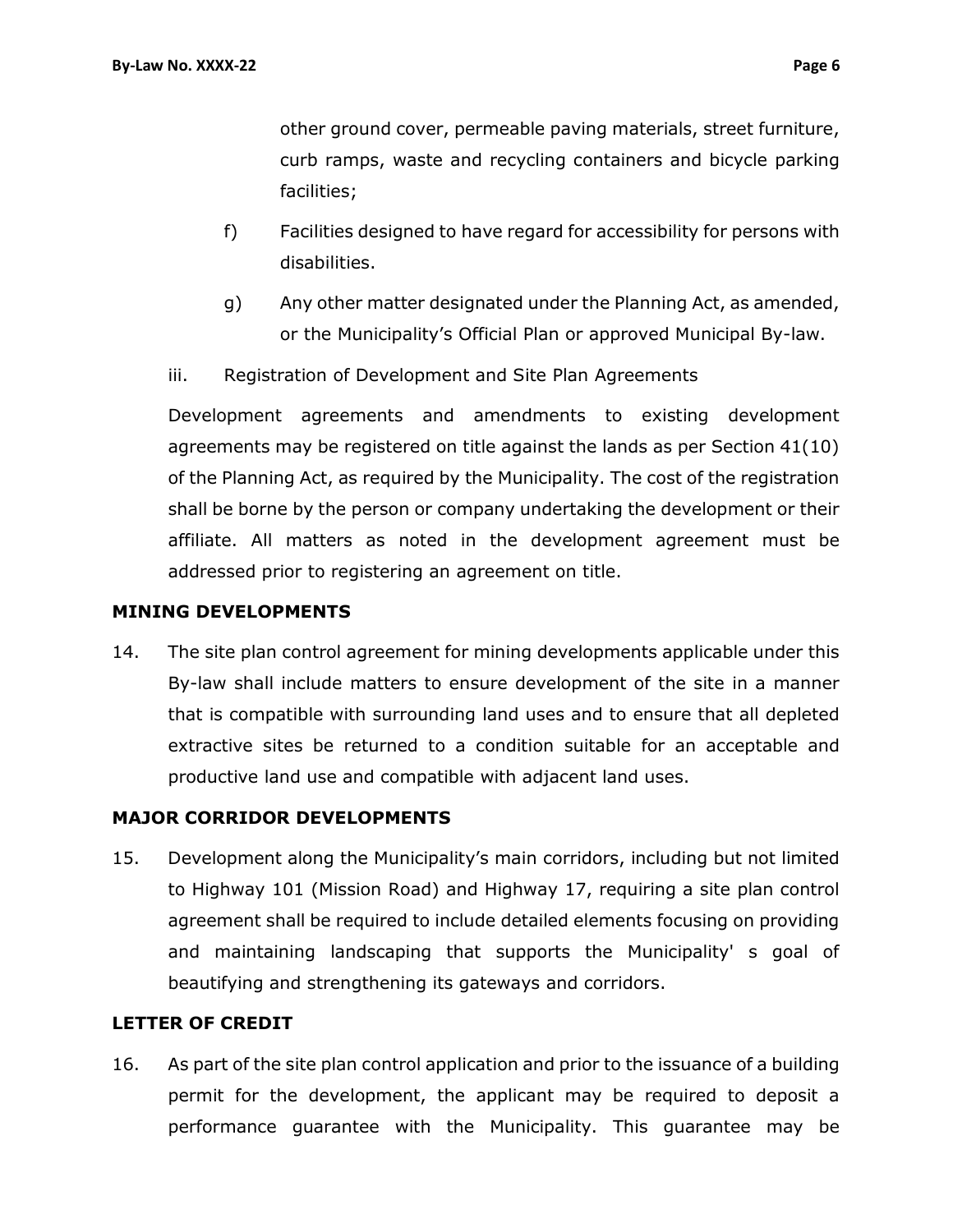submitted either as a Letter of Credit or a Certified Cheque (the latter of which will be deposited by the Municipality upon receipt and any interest earned will not be refunded by the Corporation) in an amount sufficient to cover 25% of all on-site works, including, but not necessarily limited to, the entrance improvements, watermain, sanitary sewers, parking areas, pavement and the landscaping, and 100% of any off-site works required which are not completed at the date of issuance of such permit.

The estimated costs of the works will be based on current contract prices within the Municipality as approved by the Municipality. For any off-site works involving municipal infrastructure, the applicant must agree to utilize contractors approved by the Municipality.

17. The applicant must agree that, as part of the site plan approval, once the work(s) are completed, the applicant' s Professional Engineer shall provide a certified report to the Municipality indicating the completed works and any outstanding works and associated values outlined in the ` List of Financial Obligations', which form part of the site plan control agreement. This information will be provided to the Municipality's Infrastructure Department for review as part of the request for the Municipality to inspect the work(s) related to the letter of credit release(s).

Upon the work being inspected and certified, the Municipality will authorize the release of an appropriate amount of the Performance Guarantee based on the extent of the completed works determined by the Municipality. The remaining Performance Guarantee shall be released thirty (30) days after the issuance of the Certificate of Final Completion and Acceptance through the same process as outlined above.

18. No portion of the letter of credit related to the off-site works shall be release until a minimum of 50 percent of all off-site works is completed. No portion of the letter of credit related to the on- site works shall be released until a minimum of 50 percent of all on-site works is completed.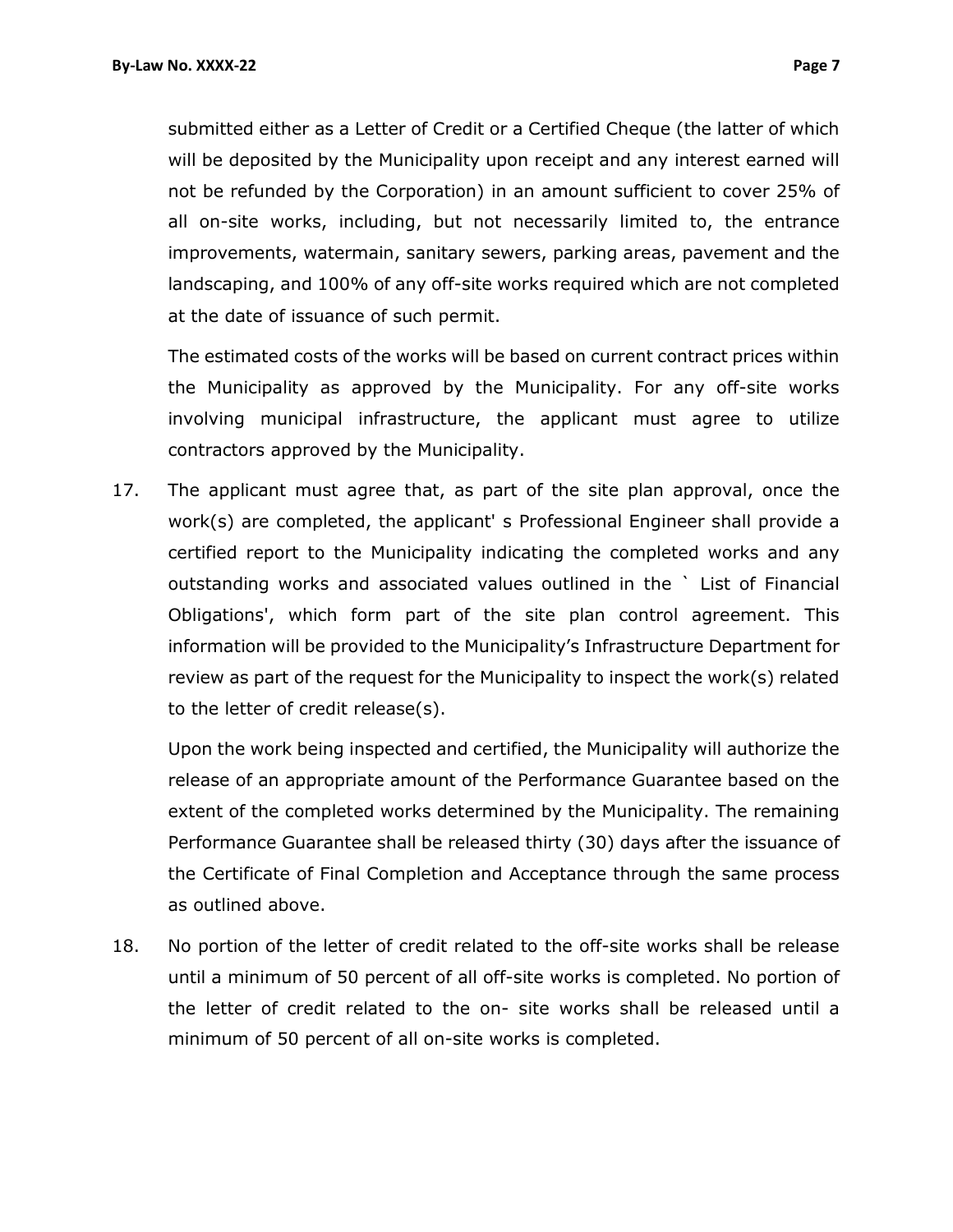#### FINALIZED SITE PLAN

19. The site plan control agreement shall not be finalized until a complete site plan control application is submitted as per the requirements detailed in Schedule 1.

The Municipality reserves the right to change the fees for site plan approvals and related works outlined in this by-law from year to year by passing a Schedule of Fees by-law.

20. A building permit will not be issued until the plans and drawings and any agreements required by the Municipality for such development have been approved by Council, its delegate, or where a referral has been made, to the Ontario Land Tribunal or so ordered by a Court and, if required, financial assurance acceptable to the Municipality has been deposited.

#### EXCLUSIONS

- 21. The following matters relating to buildings described in the above are not subject to site plan control:
	- i. Interior design;
	- ii. The layout of interior areas, excluding interior walkways, stairs, elevators and escalators;
	- iii. The manner of construction and standards for construction.

# DELEGATION OF APPROVAL AUTHORITY

- 22. Approval of site plans with respect to site plan applications for development, redevelopment, enlargements, expansions or alterations not exceeding 930 square metres of gross floor area, be delegated to the the Chief Administrative Officer or his/her delegate.
- 23. Council further delegates to the Chief Administrative Officer, or his/her delegate, minor amendment approval to be made to site plan control agreements.

Council further delegates to the Chief Administrative Officer the discretion to reduce and/or modify the requirements for information set out in Schedule 1.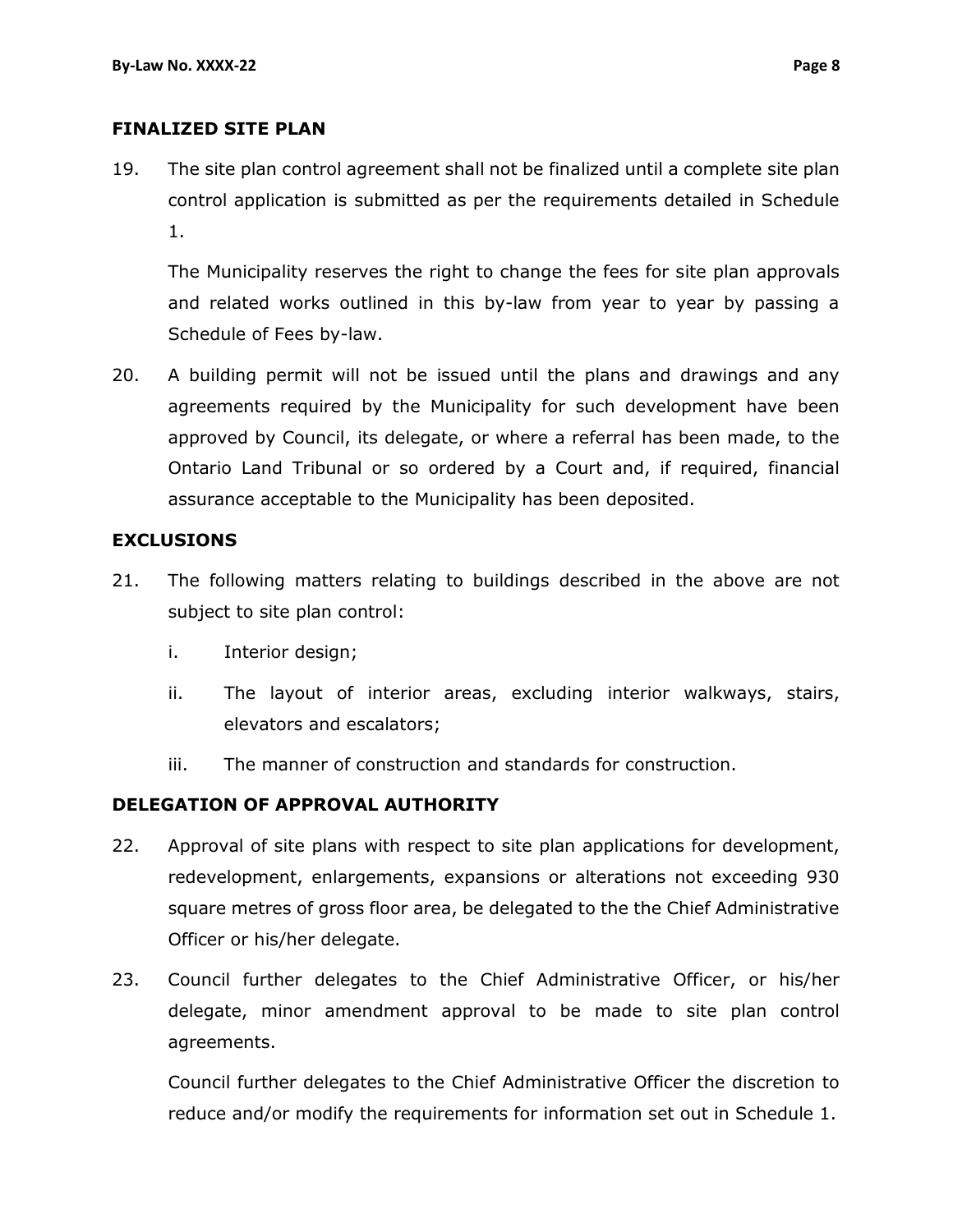#### ENFORCEMENT AND PENALTY

- 24. Site Plan Control Agreements are registered on title and remain in effect for as long as the development is in place.
- 25. Every person who contravenes who contravenes any part of this by-law or the site plan control agreement and, if the person is a corporation, every director or officer of the corporation who knowingly concurs in the contravention, is guilty of an offence and on conviction is liable on a first conviction to a fine of not more than \$25,000 and on a subsequent conviction to a fine of not more than \$ 10,000 for each day or part thereof upon which the contravention has continued after the day on which the person was first convicted.
- 26. Where a corporation is convicted, the maximum penalty that may be imposed is on a first conviction a fine of not more than \$50,000; and on a subsequent conviction a fine of not more than \$25,000 for each day or part thereof upon which the contravention has continued after the day on which the corporation was first convicted.

#### ADMINISTRATION

27. The Municipality's CAO, or his/her assigned designate, shall be responsible for the administration of this by-law as well as the development, management, recording and enforcement of active and completed site plan control agreements.

**READ** a first, second and third time and be finally passed this  $17<sup>th</sup>$  day of May 2022.

PAT TAIT, MAYOR

CATHY CYR, CLERK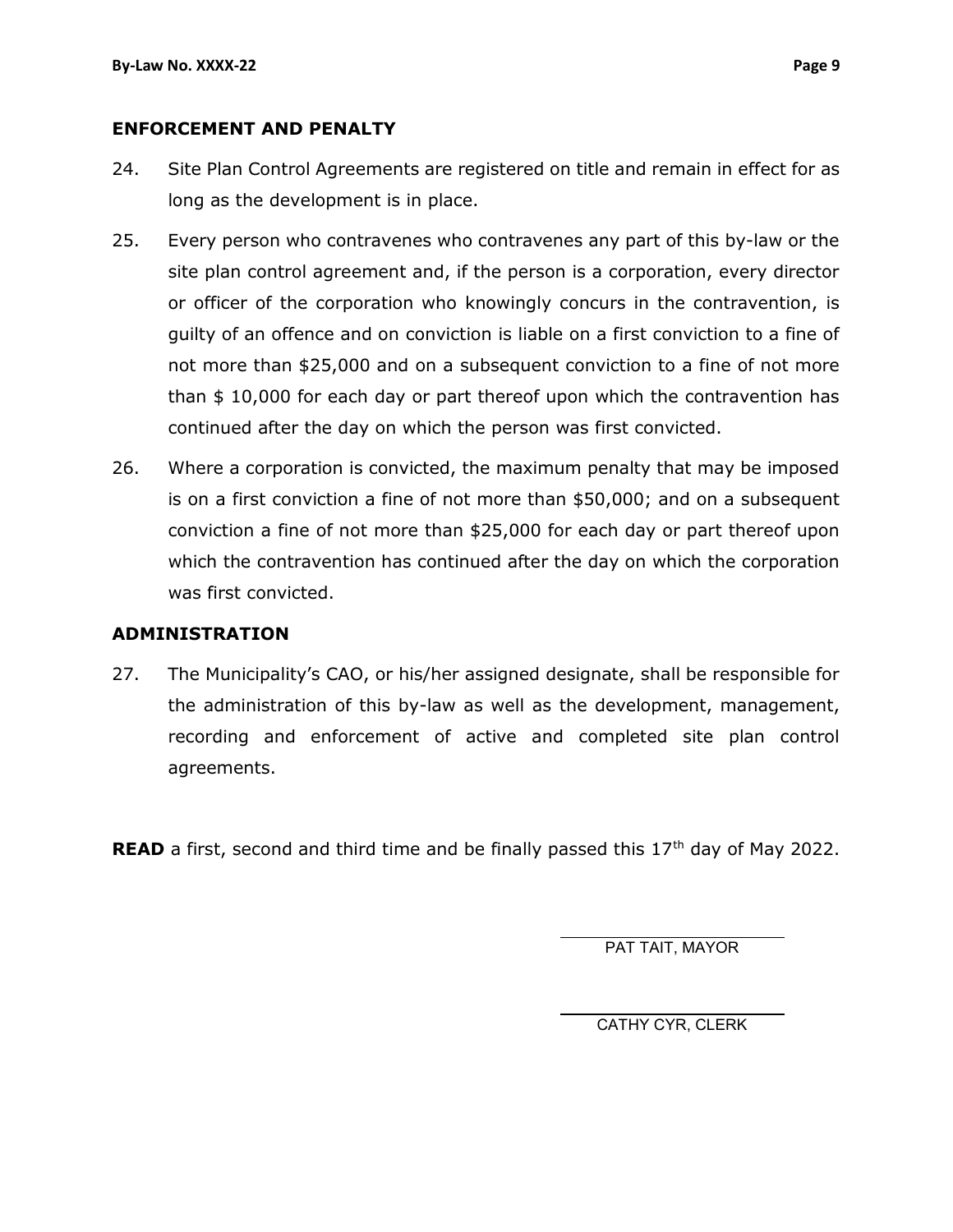# SCHEDULE 1

- 1. All development agreement applications for Commercial / Institutional / or Residential development in excess 4 dwelling units shall require the following information, in addition to the information required in the Section 2:
	- a) Architectural/conceptual drawings which identify the proposed development, building openings, massing, character and conceptual design.
	- b) Snow storage location, or an explanation of how snow will be removed.
	- c) The location and type of existing and proposed vegetation, landscaping and planting features.
	- d) Any streetscape features, such as street furniture and bicycle parking facilities.
	- e) Location and type of garbage receptacles.
- 2. All site plan and development agreement applications shall require plans which contain the following information:
	- a) Location of existing and proposed buildings and structures on the property.
	- b) The boundaries and measurements of the lot in metric.
	- c) Setback of any buildings from the lot lines.
	- d) On and offsite facilities to provide access to and from the land such as access ramps, driveways, sidewalks, bike paths and curbs and traffic direction signs.
	- e) Boundary of lands, and any abutting roads/railways.
	- f) Neighbouring property uses.
	- g) Any proposed and existing development with setbacks. For existing development, note what is to be removed.
	- h) Any proposed and existing drainage courses and natural features.
	- i) Any existing and proposed easements and rights-of-way.
	- j) All existing and proposed walkways, fences, driveways, parking areas and spaces, the type of parking surface, loading spaces, and stormwater